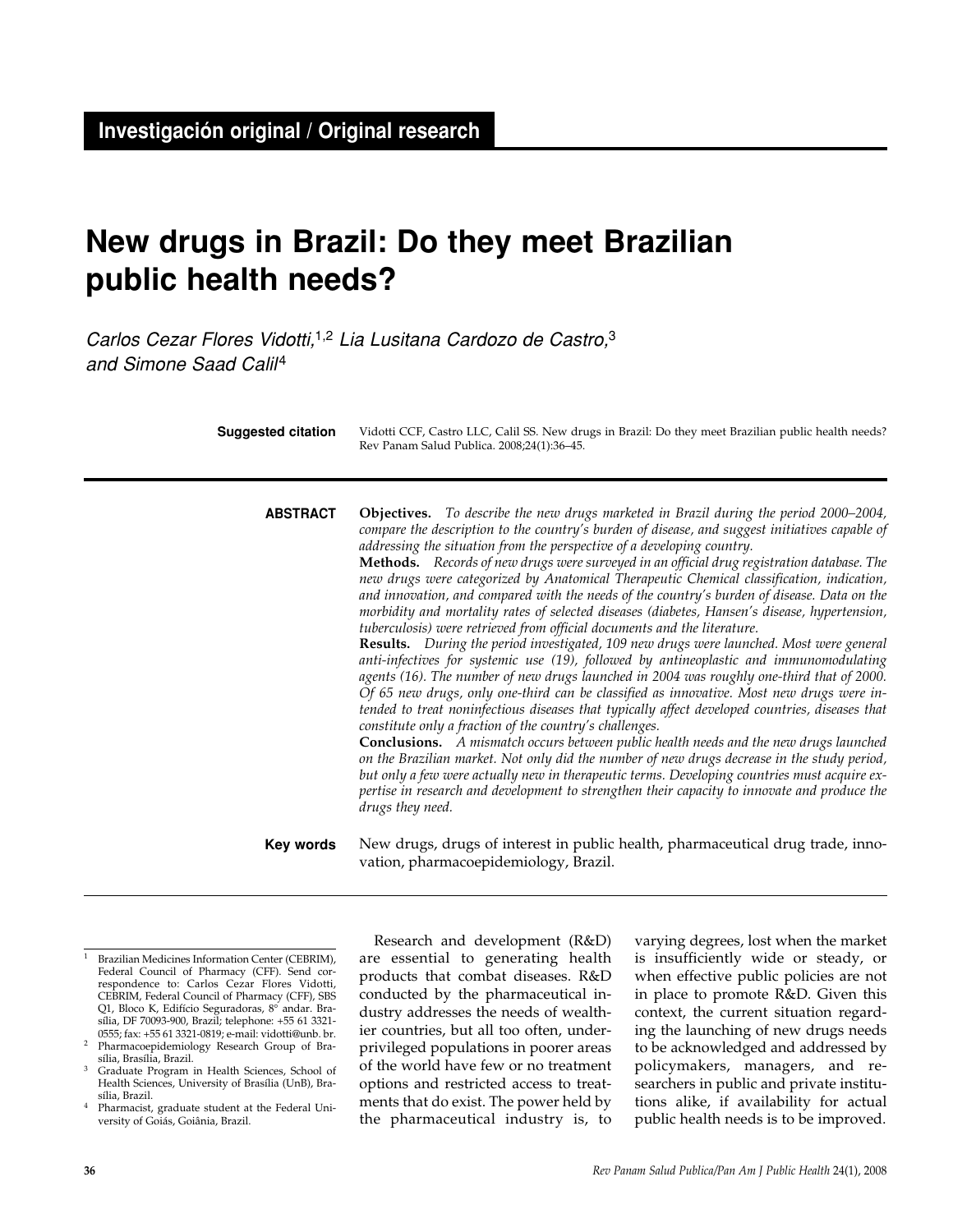Attendant on Brazil's return to democracy in the 1980s, a new National Constitution came into effect in 1988. It instituted the Brazilian Unified Health Care System (SUS), whose principles, structure, and operation were defined by Laws 8080 and 8142, passed two years later. The system is hierarchically structured and decentralized, and its organization is similar in all three levels of government (1, 2).

In Brazil, communicable diseases, which typically constitute a formidable public health challenge in underdeveloped countries, coexist with the chronic diseases common of developed regions. In this phenomenon, termed "epidemiological overlap," rather than undergoing the expected transition experienced by most of the developed countries, morbidity and mortality rates remain high for both groups of diseases, and differences in the epidemiological characteristics of areas within a country, or even across social layers, are heightened (3, 4).

In 2004, Brazil's incidence rates for the most common infectious diseases were: malaria (465 657 cases; 100 deaths), dengue (117 519; 8), tuberculosis (80 515; 4 528), Hansen's disease (49 366; 0), and AIDS (30 886; 10 895) (5). Of the noninfectious diseases, systemic arterial hypertension (SAH) had a prevalence of about 22%–43% among urban adult population, depending on the Brazilian city investigated, accounting for at least 40% of deaths caused by brain stroke (6). Roughly 75% of these SAH patients depended on the SUS for care (7). With regard to diabetes, in 2005 as many as 11% of Brazilians 40 years of age and older were estimated to have this disease i.e., roughly 5.5 million individuals, according to the national statistics agency (8). The association of SAH and diabetes was responsible for 50% of cases of terminal renal failure (6).

In 2006, responding to this situation, the Ministry of Health of Brazil launched the National Policy for Primary Care Provision (PNAB). PNAB has targeted the following strategic action areas: the elimination of Hansen's disease and the control of tuberculosis, arterial hypertension, and diabetes

mellitus, among others, and made available a fully operational program for AIDS that has now been in place for more than a decade (9, 10).

In Brazil, health care funding is mostly provided by the federal government, serving up to 70% of the population, either directly or in partnerships, while the remaining 30% are served by private health maintenance organizations (11). All three levels of government are jointly responsible for drug supply. Although the SUS hires private institutions for service provision, including drug supply, related costs are entirely borne by public funds. Access to drugs by way of the SUS has remained at a steady level for over a decade (1991–2004), covering around 20% of the population (2, 12).

The pharmaceutical industry operating in the country has a marked influence on consumption patterns and the shaping of health care policies, including a direct impact on SUS operations (11). The launching of a new prescription product may include sales strategies and techniques that range from sponsoring participation in professional and scientific symposia to offering individual incentives to health professionals; however, prescription drugs cannot be advertised to lay consumers (13); only those drugs intended for self-medication are publicized in mass media (14).

In 1998, the Brazilian National Drug Policy (PNM) was approved. It established, within the scope of its eight guidelines, a list of essential drugs, drug safety regulations, human resource development and capacitybuilding, and scientific and technologic development (15). Approval of the PNM led to a review of the National List of Essential Drugs in 1999, which had not updated in 16 years, and to subsequent reviews in 2002 and 2006 (16). In 1999, with Law 9782, the National Health Surveillance Agency (ANVISA) was created, with the priority task of implementing the organization of health-related surveillance activities (17). Also in 1999, Law 9787 implemented a policy on generic drugs. In financial terms, the 2003 Brazilian pharmaceutical market was

shared among generic drugs, 12%; patented drugs, 20%; and similar (nonpatented) drugs at 68% (18). However, despite its importance, the PNM has not been able to produce R&D of new drugs within the national health system, missing opportunities such as research of Brazil's biodiversity for pharmaceutical uses (19).

Historically, pharmaceutical corporations operating in Brazil, with either national or transnational capital, have focused largely on manufacturing pharmaceutical products, with very little attention and resources devoted to R&D of new drugs and formulations (20, 21). This picture seems nonetheless to be changing, with an increase in investments and in the involvement of companies in all steps of drug and formulation development. The change is possibly related to the issuing of regulatory standards, improvements in scientific and technological capacitybuilding, favorable economic environment, consolidation of universitybased research and development groups, and better interaction between research groups and pharmaceutical companies (21–24). The year 2004 marked the registration of the first drug developed entirely in Brazil. This new drug was derived from the plant species *Cordia verbenacea*, whose active principle is alpha-humulene an antiinflammatory (18, 25, 26).

Governmental support for the pharmaceutical area, in both the public and private sectors, has been growing over the past decade. At the federal level, for instance, it has been provided through the Health Sector Fund, linked to the Ministry of Science and Technology and launched in 1999; the Forum for Competitiveness in the Pharmaceutical Productive Chain, related to the Ministry of Development, Industry, and Foreign Trade and launched in 2003; and the Policy for the Industrial Sector and Foreign Trade (PITCE), designed in 2004. These initiatives have fostered cooperation of their various stakeholders, but so far have not yielded the desired results in terms of research, development, and registration of new drugs for the treatment of prevalent diseases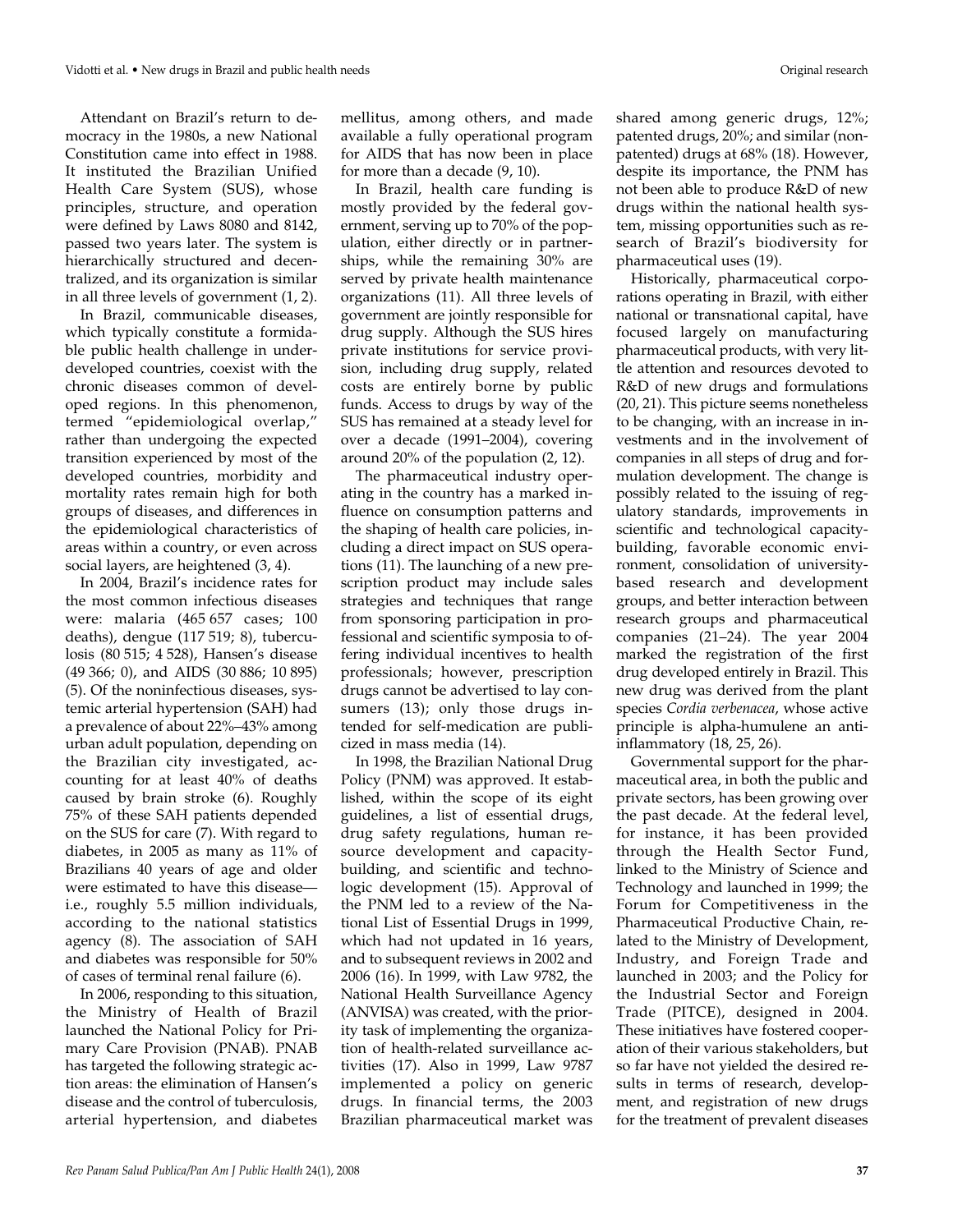(26). In 2003, within the scope of the SUS, the First Brazilian Conference on Drugs and Pharmaceutical Assistance was held (27), approving proposals that support creation of specific public policies on pharmaceutical R&D in response to health needs and in accordance with epidemiologic and social criteria.

The profile of new drugs launched on the Brazilian market does not reflect the country's specificities (geographical, socioeconomic, epidemiological) or the extent of its pharmaceutical market. This context makes it difficult to ascertain whether new drugs are actually improving treatment for prevalent diseases and for endemic diseases. Also, because achievements in R&D of substances synthesized or identified in the country are not effectively disseminated, the subsequent steps in drug development fail to be undertaken. Unavailability of such information may delay public policies intended to address the diseases in question.

Trends in registration of drugs approved in the United States of America in 1996, 1997, and 1998 and the different phases of the drug development and approval process have been described by Kaitin and Healy (28). From 1996–1998 as many as 122 new drugs were approved—53, 39, and 30, annually—but only 110 matched the definition of New Chemical Entity (NCE). Of these, 38 (34.5%) were classified by the United States Food and Drug Administration (FDA) as priority NCEs, meaning they might "be of high therapeutic value," and entitled to priority reviewing. The study focuses on drug development phases without addressing the burden of disease.

Public health needs are another reason to reassess the pharmaceutical market. By doing so, light will be shed on the extent to which the burden of disease is being treated with the drugs currently available, and could aid in identifying gaps, challenges, and opportunities. Trouiller et al. (29) report that as many as 1 393 NCEs were granted marketing authorization from 1975–1999, only 16 of which were intended to treat tropical diseases and tuberculosis. Their findings suggest

that investment in drug R&D for neglected diseases is inadequate; for example, "investment for malaria is at least 80 times lower than for HIV/AIDS" (29). Although the pharmaceutical industry has provided drugs for a wide range of disorders, not enough drugs are available to treat tropical diseases.

Descriptions of the pharmaceutical markets in developing countries are rare. Ghosh et al. (30), in an investigation of new drugs introduced in India over a period of 15 years (1988–2002), report that a mean of 26.4 (standard deviation =  $\pm$  9.52) new products were approved annually. According to the authors, major therapeutic advances are rare, the pharmaceutical market is not needs-oriented, and regulatory structures are not developed to address public health concerns.

Public health interests should drive R&D of drugs, and a regulatory framework in this context needs to be developed. One potential contribution of such a process is the description of new drugs launched on the pharmaceutical market.

The objectives of this study were to describe new drugs marketed in Brazil during the five years from 2000–2004, compare the description to the country's burden of disease, and suggest initiatives capable of addressing the situation from the perspective of a developing country.

## **MATERIALS AND METHODS**

We identified new drugs that were approved by the Brazilian National Health Surveillance Agency (ANVISA) in the period 2000–2004 and were granted authorization to be marketed in Brazil. ANVISA is the regulatory authority responsible for the drugs consumed by the Brazilian population. This study did not include drugs for veterinary use, which are registered with a separate regulatory body (the Ministry of Agriculture).

For each of the years investigated, the database Produtos e Registros em Vigilância Sanitária (PRVS®, Optionline) was accessed to search for products identified by code 175—the one adopted by ANVISA to register new drugs. Diagnostic products, radiological contrasts, vaccines, hemodialysis products, drug combinations, blood derivatives, and immunoglobulins were excluded. The data retrieved were then screened to confirm the year each drug was first marketed, thus excluding drugs registered in previous years.

For the drugs identified, the Anatomical Therapeutic Chemical (ATC) classification (31) and indication were described. A new drug that starts a new ATC level was described as an innovative drug. Innovative features were estimated using the FDA's classification either "priority review" (P) or "standard review" (S). 'P' designates "significant improvement compared to marketed products in the treatment, diagnosis, or prevention of a disease," whereas 'S' applies to products that do not qualify for priority reviewing (32).

Information on the most prevalent diseases in Brazil was obtained from Datasus (33), the official information system of SUS, and from documents related to the PNAB (6–9, 16, 34–36).

## **RESULTS**

The study identified 109 new drugs during 2000–2004, the period investigated: 37 (33.9%) in 2000; 22 (20.2%) in 2001; 26 (23.9%) in 2002; 13 (11.9%) in 2003; and 11 (10.1%) in 2004, with a mean of  $21.8 \pm 10.5$  new drugs per year. Figure 1 shows the distribution of their therapeutic uses, categorized according to first-tier ATC codes, either officially assigned (31) or unofficially assigned by the authors. The anatomical groups containing over 10% of new drugs were J (general antiinfectives for systemic use), with 19 (17.4%); L (antineoplastic and immunomodulating agents); with 16 (14.7%) and G (genitourinary and sex hormones), with 13 (11.9%).

For drugs classified in more than one category, only the classification deemed by the authors to be the "main" classification was taken into account.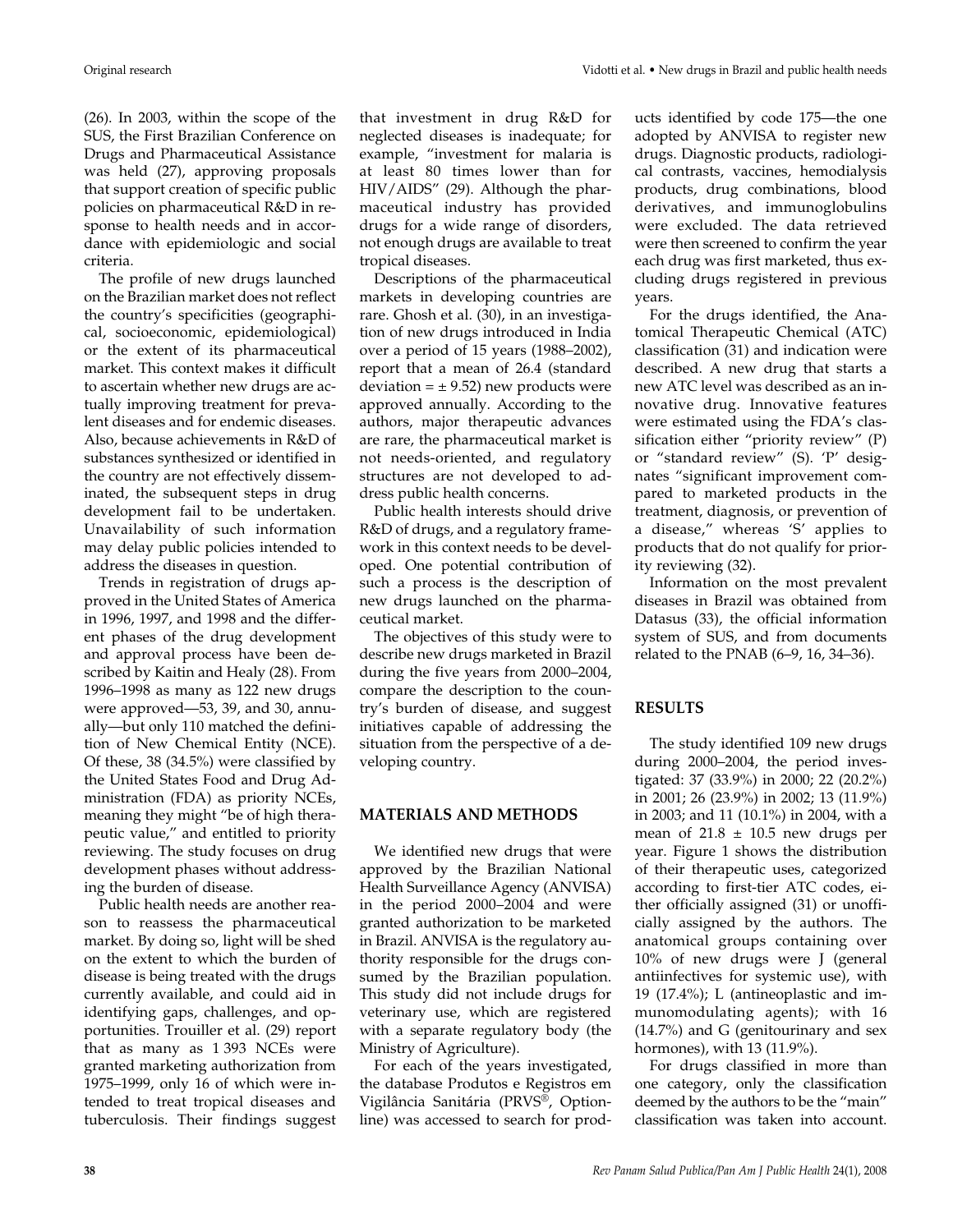

**FIGURE 1. Major Anatomical Therapeutic Chemical (ATC) groups of new drugs launched in Brazil in the period 2000–2004 (<sup>n</sup> = 109)**

This was the case with sodium colistimethate (originally classified as both A and J, but assigned by the authors to category J), dimentidene (originally D and R, assigned to R), flutrimazole (originally D and G, assigned to G), and eflornithine hydrochloride (originally D and P, assigned to P).

Table 1 shows the new drugs approved each year, distributed according to the FDA classification as Priority (P) or Standard (S), here considered as innovation-like criteria. Of the 109 new drugs, 65 (59.6%) were listed in the FDA website (32) and nearly onethird were classified as 'P.' The table also shows the distribution of new drugs registered for treatment of the diseases regarded as strategic by the Health Ministry—Hansen's disease, tuberculosis, diabetes, and hypertension. Less than 10% (8/109) of the new drugs are targeted to treat them.

In 1998, cardiovascular diseases were the first cause of death in Brazil, with 381 202 cases, and the second in morbidity and mortality (23). Eight (7.3%) drugs were registered to treat cardiovascular conditions: bosentan

(C02KX01), barnidipine (C08CA12), midodrine (C01CA17), dofetilide (C01BD04), ezetimibe (C10AX09), levosimendan (C01CX08), olmesartan medoxomil (C09CA08), and rosuvastatin (C10AA07). Three (2.7%) new drugs—barnidipine, bosentan, and olmesartan medoxomil—for treatment of hypertension were introduced during this period (Table 1).

Cancer was the second cause of death, with 153 449 cases in 1998, and the seventh in morbidity and mortality (23). Eight (7.3%) new drugs were introduced: exemestane (L02BG06), fulvestrant (not yet classified), gentuzumabe ozogamicin (not yet classified), infliximab (L04AA12), immunocyanin (L03AX10), imatinib (L01XX28), pemetrexede (L01BA04), and temozolomide (L01AX03).

Infectious and parasitic diseases were the third cause of death, with 83 791 cases in 1998, and also the third cause of morbidity and mortality (23). In 2004, tuberculosis accounted for 4 528 officially-reported deaths (25). Two (1.8%) new drugs for treating tuberculosis were identified in our survey: rifapentine (J04AB05) and terizidone (J04AK03) (Table 1). Neither was selected for inclusion in the National Essential Drug List (RENAME 2006) (16), but terizidone is included in the list of drugs adopted by the Ministry of Health for treatment of multidrug-resistant tuberculosis. Two other drugs (1.8%) for parasitic diseases were registered. The first to reach the market was eflornithine (P01CX03), indicated for treatment of the meningoencephalitic stage of *Trypanosoma brucei gambiense* infection (West African sleeping sickness), but introduced in Brazil to reduce undesired facial hair in women, thus denoting a lifestyle use. The second was nitazoxanide, used in the treatment of diarrhea and intestinal parasitic infections.

The introduction of new drugs for tuberculosis, Hansen's disease, and hypertension (three of the four diseases of strategic importance in the National Policy for Primary Care) has already been addressed in the previous paragraphs. Four drugs (3.7%) for the treatment of diabetes (the fourth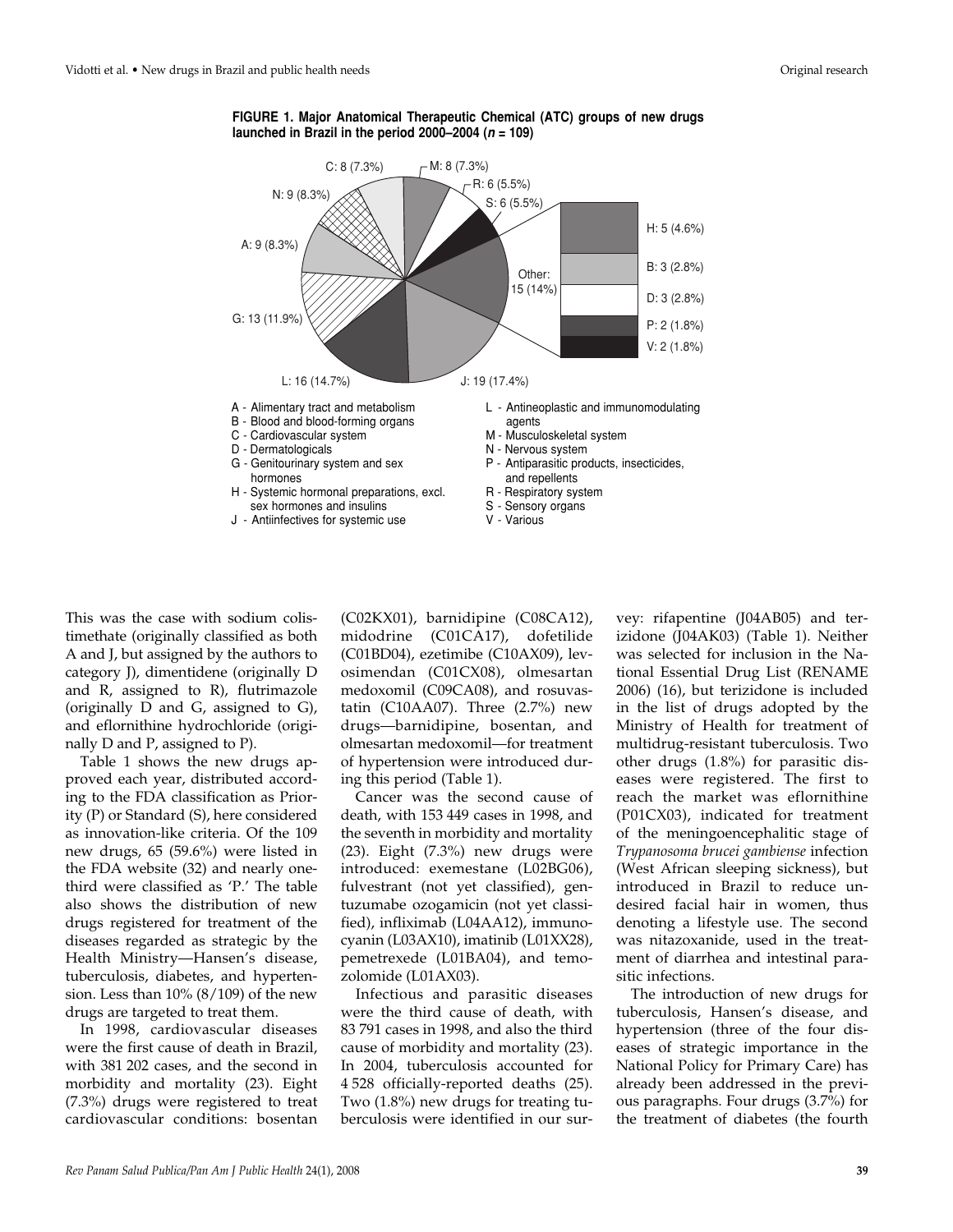disease in this group) were registered in the period of study: pioglitazone hydrochloride (A10BG03), rosiglitazone maleate (A10BG02), nateglinide (A10BX03), and voglibose (A10BF03).

## **DISCUSSION**

From 2000–2004, the number of new drugs registered dropped to approximately one–third. The trend is global (37, 38), as nearly all innovative pharmaceutical companies producing and/or marketing drugs in Brazil are based in developed countries (39).

Comparison of data from Brazil and India (30), another developing country, showed that the mean number (± SD) of new drugs introduced each year was roughly the same: 22.0  $(\pm 10.5)$  and 26.4  $(\pm 9.5)$ , respectively. In India, however, an increase was found in the last two years in the period, in contrast with the decrease observed in Brazil and the United States (10). Ghosh et al. (30) claim that "Indian companies probably want to bring in as many new molecules into the market before WTO-TRIPS cut-off date of January 2005." This behavior shows an imbalance between market strategies and the burden of disease as forces that push for new drugs. Our results revealed that, similarly to the United States and Europe, registration of new drugs decreased in Brazil (37, 38). FDA's report "Innovation and Stagnation" (37) provides an "analysis of the pipeline problem—the recent slowdown, instead of the expected acceleration, in innovative medical therapies reaching patients." In others words, despite the huge amount of new knowledge available in the basic sciences—particularly in genomics and biotechnology, and secondarily, in the revolution of information and communication technology—the pharmaceutical development process has not been able to take advantage of these achievements. According to the report, the age of drugs based on human genomics is yet to come.

Three areas of challenge were identified: the first one addresses transforming new basic-science knowledge into potential new drugs; the second involves making the drug development process faster, less costly, and more reliable than the one that has been in place for decades; and the third relates to prioritizing and funding R&D of untreated and/or not properly treated diseases (29, 37, 40). The argument that the development process is already some decades old, dating back to a time when the current advances were quite unimaginable, is valid if one considers its limited capability for predicting failures before human testing was available. Human testing now accounts for rejection of 92% of potential new drugs. Many years after drug discovery or synthesis, and after years of pre-clinical tests, only 8% of substances entering Phase I clinical trials reach the market as new drugs (37). On the other hand, the fast track on drug approval has been causing considerable harm to consumers, making them lose confidence in health authorities (41, 42).

Distribution into ATC groups (Figure 1) shows that four groups alone account for as many as 53.6% of new registered drugs in Brazil: 'antiinfectives for systemic use' (J, 17.3%), 'antineoplastic and immunomodulating agents' (L, 14.5%), 'genitourinary system and sex hormones' (G, 10.9%), and 'nervous system' (N, 10.9%). Tuberculosis, Hansen's disease, hypertension, and diabetes are priorities in primary care in Brazil (9), and drugs to treat them are included in groups J, C, and A. The small number of new drugs in these groups, and the absence of any new drug for Hansen's disease, contrasts with the magnitude of the disease burden, pointing to the need for improving research, development, and marketing of these products, processes that are overinfluenced by economic power.

Antiinfectives for systemic use (J) was the group with the most newly registered drugs (19, or 17.3%) (Figure 1), and a proportion similar to that of India (15.4%) (30). In this group, 10 systemic antibacterials (J01) and five systemic antivirals (J05) were registered in Brazil, although antiviral drugs, which account for only 4.6% of

the total and 26.3% of drugs in group J, are essential in the treatment of AIDS, of which 30 886 new cases and 10 895 were reported in the country in 2004 (43). The disease burden, along with the level of effectiveness of organized groups (10, 26), are reflected in the priority assigned by the National STD-AIDS Program to drug availability. In 2002, the Ministry of Health of Brazil allocated 516 million reals (US\$ 190 million) to the purchase of antiretroviral drugs (44). These factors might explain the number of new registered drugs.

On the other hand, also in group J, only two (0.2%) new drugs for tuberculosis were registered—rifapentine (J04AB05) and terizidone (J04AK03) neither of them selected for inclusion in RENAME 2006 (16), although terizidone is included in the list of drugs adopted by the Ministry of Health for treatment of multidrug-resistant tuberculosis (45). In Brazil, however, as many as 80 515 cases of tuberculosis were reported in 2004, with an expected underreporting rate of 30% (46) and 4 528 deaths in the same year. In a county in northeastern Brazil the cost of treatment of each new case was approximately US\$ 103, but 27 times higher for treatment of multidrugresistant tuberculosis. The disease incurs expenses of approximately 33% of the patient's family income; and of the public health care services' expenditure on tuberculosis, up to 65% is required for hospitalizations and 32% for treatment, with only 3% being left for prevention (47). These costs have been estimated to be enough to fund R&D of a new drug for tuberculosis (26).

As for Hansen's disease, 49 366 new cases were reported in Brazil in 2004 (43). No new drug, however, was registered for its treatment. Despite the effectiveness of the recommended treatment with rifampicin, dapsone, and clofazimine (35), high dropout rates have been observed due to the lengthy duration of treatment—up to 12 months (46).

In groups L, G, A, N, and C, which account for 16 (14.7%), 13 (11.9%), 9 (8.2%), 9 (8.2%), and 8 (7.3%) of the new drugs, respectively, the balance be-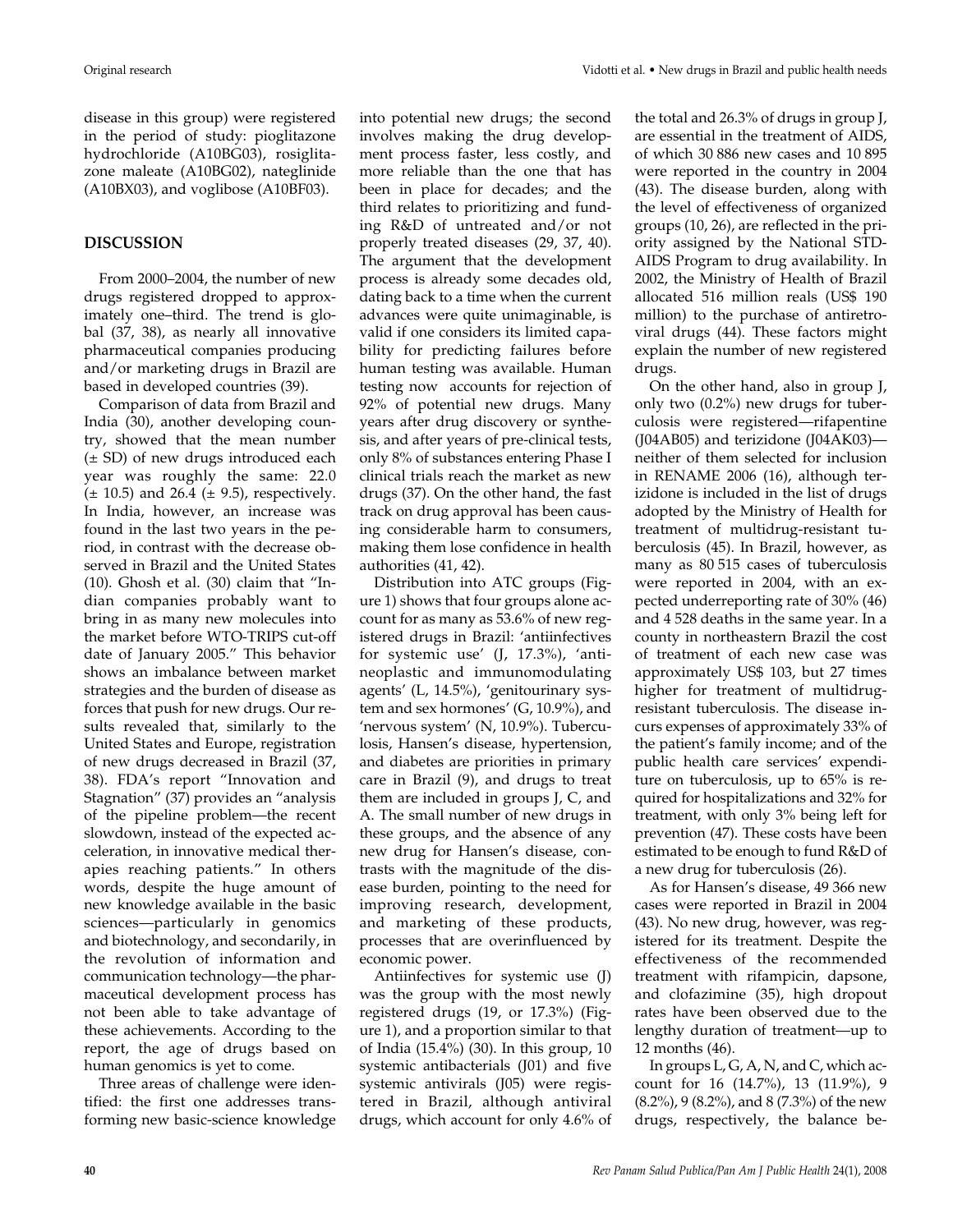tween disease burden and the new drug introduction has been questioned. Neuropsychiatric diseases are in the forefront of the disease burden in Brazil, accounting for 18.6% of disabilityadjusted life years (DALY) (4), but group N was second in number of new drugs launched. Cardiovascular diseases, the second most important in terms of DALY (13.3%), was third in number of new drugs launched, and only three new products (37.5% of group C and 2.7% overall) were targeted to treat hypertension (Table 1). Six drugs for cancer were registered in the period, accounting for 37.5% of group L (antineoplastic agents), the largest group. Cancer, having caused 153 449 deaths in 1998, was responsible for the seventh highest disease burden in the country in that year (4). In 2002 the Brazilian federal government spent 1 183 million reals (US\$ 435 million at the time) in cancer chemotherapy (44). In the alimentary tract and metabolism (A) group, nine drugs (8.2%) were launched, three of them for diabetes (2.7% of the total and 33.3% of the drugs in group A) (Table 1). In Brazil, the disease burden resulting from diabetes was calculated as 5.5% of DALY (4), or the fourth cause (7.2% of the total) of years lived with disability (YLD).

In group G (genitourinary system and sex hormones), three new drugs for treatment of erectile dysfunction were launched: apomorphine hydrochloride, tadalafil, and vardenafil hydrochloride, all of them lifestyle drugs. This was also the case with the two new drugs (1.8%) registered in group P (antiparasitic products, insecticides, and repellents): eflornithine hydrochloride, classified both in groups P and D (dermatologicals), and nitazoxanide, for the treatment of amoebiasis. Eflornithine, however, though indicated for treatment of African trypanosomiasis, which does not occur in Brazil, was registered in Brazil as a drug for reduction of undesired facial hair in women, configuring lifestyle use for a drug originally intended to treat a neglected infectious disease, thus distorting the purpose of R&D of drugs and formulations for health treatment.

The launch of new drugs has a strong commercial component, and disease burden is only one element in the range of determinants that trigger the process of research and development of new pharmaceutical products. An influential element is private consumption, as shown by the fact that 60%–70% of Brazilians purchase drugs at private pharmacies and 35% (the wealthier segment of the population) are covered by private medical plans, a feature that may define the target public for new pharmaceutical products (2, 12). In ATC groups where some degree of balance can be found between disease burden and launch of new drugs, products are largely targeted to consumers with higher purchasing power, in spite of the low degree of therapeutic innovation (Table 1).

Because of the demands for treatment of musculoskeletal diseases, which account for 5.5% of DALY (4), and the potential purchasing power of patients, safety requirements can be overlooked. These diseases are primarily treated with group M drugs, eight (7.3%) of which were launched in study period, including all four antiinflamatories of the coxib class: etoricoxib (M01AH05), lumiracoxib (M01AH06), parecoxib (M01AH04), and valdecoxib (M01AH03). None of these was selected for inclusion in RENAME 2006 (16) and their release in the market has been targeted to private consumers, who are at the mercy of potential inabilities of pharmacovigilance services to provide early detection of safety issues, as illustrated by events involving rofecoxib and lumiracoxib. Rofecoxib, introduced in Brazil in 1999 (26) was globally withdrawn in 2004 following deaths resulting from an increase in cardiovascular episodes, such as heart attacks and strokes, in patients treated for more than 18 months. In Brazil, marketing of the drug was unilaterally discontinued by the manufacturers, though ANVISA had not been notified of any serious suspected adverse drug reactions in cardiovascular events (48). The same pattern has been occurring with luminacoxib, with lawsuits in several countries and discontinuation

of marketing, given the occurrence of liver disorders. In Brazil, only the pharmacovigilance system of the state of São Paulo has reported similar cases. These facts probably reflect the still incipient condition of pharmacovigilance systems in Brazil. Drug safety, therefore, is still an issue not dealt with satisfactorily, either by pharmaceutical companies or health authorities. A new framework is needed to provide new drugs of public health interest that can prove safe, effective, and affordable.

The range of strategies, including drug therapy, available to treat diseases, can attest to the pharmaceutical industry's inability to or lack of interest in producing new drugs that fully address public health needs, demographic changes, and disease patterns. The World Health Organization (WHO) (38) has proposed measures to overcome those limitations, including public–private partnerships (PPPs) and reduction of barriers to developing and licensing new drugs.

PPPs may configure an effort to provide new drugs to treat neglected diseases in a scenario of absence of interest from private companies. One example is the discovery by the US Walter Reed Army Institute of Research of the antimalarial drug mefloquine, later developed in partnership between a pharmaceutical company and the Special Program for Research and Training in Tropical Diseases, jointly developed by the United Nations Development Program, the World Bank, and WHO (49, 50). Nonetheless, hope in PPPs should be balanced with a close follow-up of their projects and the results achieved, particularly for very neglected diseases, such as leishmaniasis, where the public sector should be in the lead (29).

Reducing the barriers to innovation is an endeavor that will inevitably face safety issues that have led users to lose trust in health authorities. Moreover, lack of innovation may result from emphasis being placed—by manufacturers and governments alike, in an attempt to improve commercial balances—on market competition rather than on public health concerns (40–42).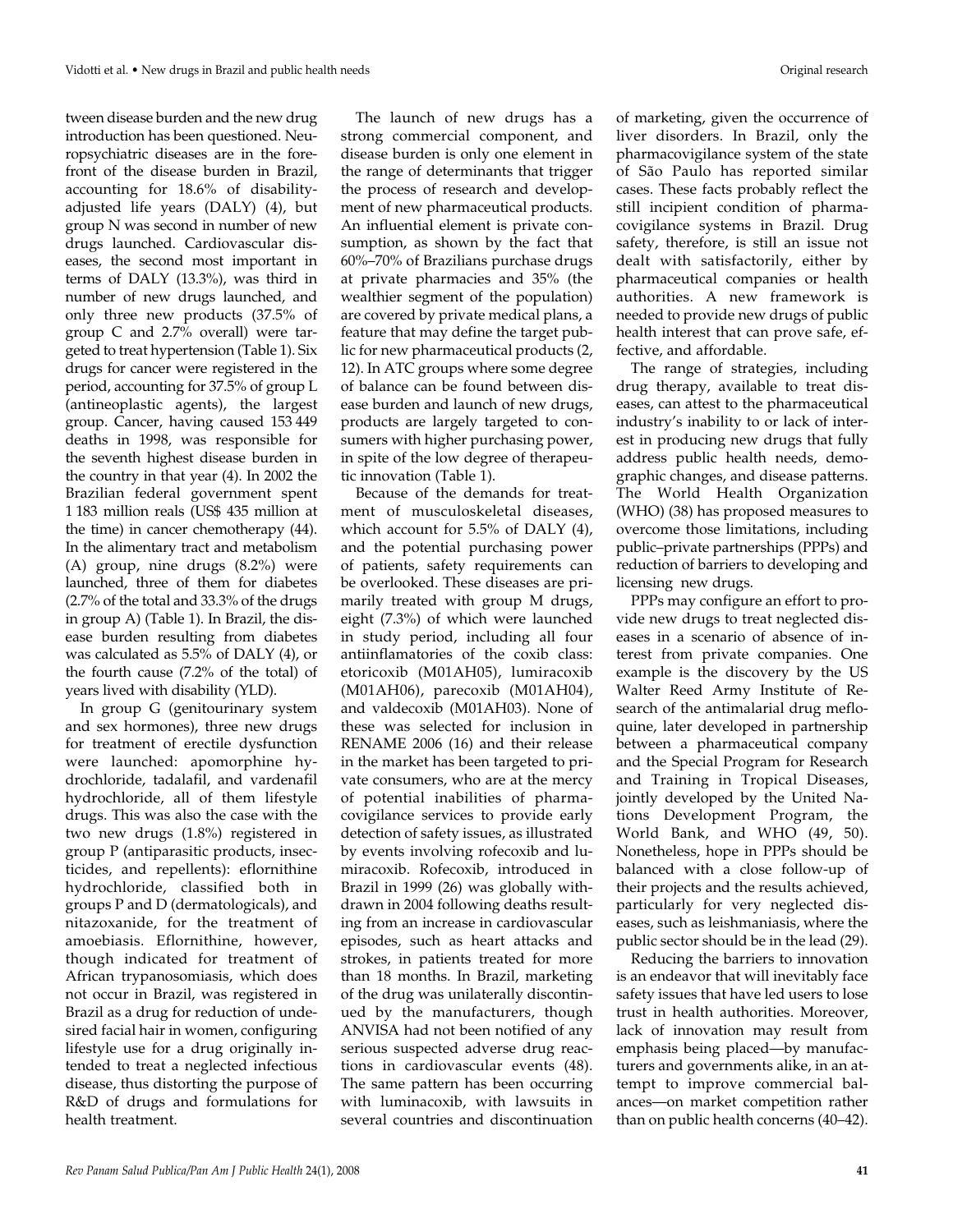|       | New drugs (FDA innovation criteria)                                                                                                                                |              |                                                                                                                                                                                                            |    |           |                                                | New drugs |                |                |                       |      |       |
|-------|--------------------------------------------------------------------------------------------------------------------------------------------------------------------|--------------|------------------------------------------------------------------------------------------------------------------------------------------------------------------------------------------------------------|----|-----------|------------------------------------------------|-----------|----------------|----------------|-----------------------|------|-------|
|       | Priority (P)                                                                                                                                                       | Standard (S) |                                                                                                                                                                                                            |    | P<br>rate | Intended for<br>priority diseases <sup>a</sup> |           |                |                | Intended<br>for other |      |       |
| Year  | Drug name                                                                                                                                                          | n            | Drug name                                                                                                                                                                                                  | n  | Total     | (% )                                           | DI        | AH             | TB             | <b>HD</b>             | uses | Total |
| 2000  | Alosetron, dalfopristin <sup>b</sup> linezolid, lopinavir,<br>nitazoxanide, oseltamivir, pioglitazone,<br>temozolomide, verteporfin, zanamivir,<br>zoledronic acid | 11           | Balsalazide, cetrorelix, dexmedetomidine,<br>dofetilide, eletriptan, esomeprazole,<br>etonogestrel, exemestane loteprednol,<br>memantine, moxifloxacin, nateglinide,<br>rosiglitazone, sirolimus, zaleplon | 15 | 26        | 42.3                                           | Зf        |                | 2 <sup>h</sup> |                       | 32   | 37    |
| 2001  | Bimatoprost, caspofungin, ganirelix,<br>gemtuzumab <sup>c</sup> , imatinib, ozogamicin <sup>c</sup> ,<br>travoprost                                                |              | Apomorphine, desloratadine <sup>d</sup> ,<br>drospirenone, eflornithine, ertapenem,<br>lutropin alfa, peginterferon alfa-2 a <sup>e</sup> ,<br>telithromycin                                               | 8  | 15        | 46.7                                           |           | 19             |                |                       | 21   | 22    |
| 2002  | Fondaparinux, tegaserod                                                                                                                                            | 2            | Aminolevulinic acid, cilostazol,<br>choriogonadotropin alfa, escitalopram,<br>paricalcitol, pimecrolimus, sevelamer,<br>tiotropium, valdecoxib, voriconazole                                               | 10 | 12        | 16.7                                           |           |                |                |                       | 26   | 26    |
| 2003  | Tenofovir disoproxil fumarate                                                                                                                                      |              | Aripiprazole, bosentan, ezetimibe,<br>fulvestrant, olmesartan medoxomil,<br>tadalafil, vardenafil                                                                                                          |    | 8         | 12.5                                           |           |                |                |                       | 11   | 13    |
| 2004  | Enfuvirtide                                                                                                                                                        |              | Duloxetine, dutasteride, rosuvastatin                                                                                                                                                                      | 3  | 4         | 25.0                                           |           | 2 <sup>9</sup> |                |                       | 11   | 11    |
| Total |                                                                                                                                                                    | 22           |                                                                                                                                                                                                            | 43 | 65        | 33.8                                           | 3         | 3              | $\overline{c}$ |                       | 101  | 109   |

#### **TABLE 1. New drugs approved for use in Brazil from 2000–2004, by year and FDA classification, and number of new drugs intended for priority diseases**

<sup>a</sup> Priority diseases, according to the Brazilian Ministry of Health: DI = diabetes; AH = arterial hypertension; TB = tuberculosis; HD = Hansen's disease.<br><sup>b</sup> Dalfopristin is combined with quinupristin in the same product

<sup>c</sup> Gemtuzumab is combined with ozogamicin in the same product.

d Desloratadine was assigned classification S in 2001, 2002, and 2004, but P in 2004. In the present study, the classification assigned in the first year was adopted.<br>e Peginterferon alfa-2a is combined with ribavirin in t

<sup>f</sup> Diabetes: pioglitazone hydrochloride; rosiglitazone maleate; nateglinide.

<sup>g</sup> Hypertension: barnidipine (2001); bosentan (2003); olmesartan medoxomil (2003).

<sup>h</sup> Tuberculosis: rifapentine; terizidone.

### **Inequity and drug policies**

Table 1 reveals that most new drugs fit into the "me-too" type, since as few as 33.8% are classified under the 'Priority' (P) heading. Furthermore, new drugs are introduced at an ever lower rate, and public health needs are only partially met. The patent system has not been working as claimed—i.e., to ensure true innovation in accordance with the concept of therapeutic innovation (51)—and a new framework is needed if current health problems are to be overcome (10, 52).

The case of lifestyle drugs such as tadalafil and vardernafil, both registered in the period of this study, delineates a new scenario in the pharmaceutical market, with companies focusing R&D on profitable products not exactly intended to treat diseases but regular human conditions instead

(such as impotence, baldness, and aging). This focus unduly drains attention, efforts in R&D, and funding, while public health needs are overlooked. For example, malaria and Chagas' disease, considered neglected diseases, have not benefited from new treatment options in terms of NCEs since 1997 and 1984, respectively (53). A gap still remains in studies on the impact that this behavior of pharmaceutical industries has on public health.

The burden of disease lags behind, still to be treated, while the country's health and socioeconomic aspects have not improved as fast as they might, or have even worsened (26, 54).

The Brazilian government, at all its levels—federal, state, and municipal purchases 35% of the entire national pharmaceutical production (55) and is the main buyer in this sector, having spent roughly US\$ 2.1 billion on drugs in 2004. The government should thus develop initiatives, or improve existing ones, that focus on diseases of greater impact on public health, ones that consequently have a negative socioeconomic influence. The government, after all, has the legal duty, power, financial resources, and development-oriented interest to design and implement public policies to foster the availability of new and improved drugs for the treatment of diseases that affect the population.

#### **Innovation pitfalls**

Table 1 shows an average priority (P) rate of 33.8%, a finding similar to that of a study conducted in Europe and the United States (29) that detected an average innovation index of 0.313 in the period 1975–1999, based on an av-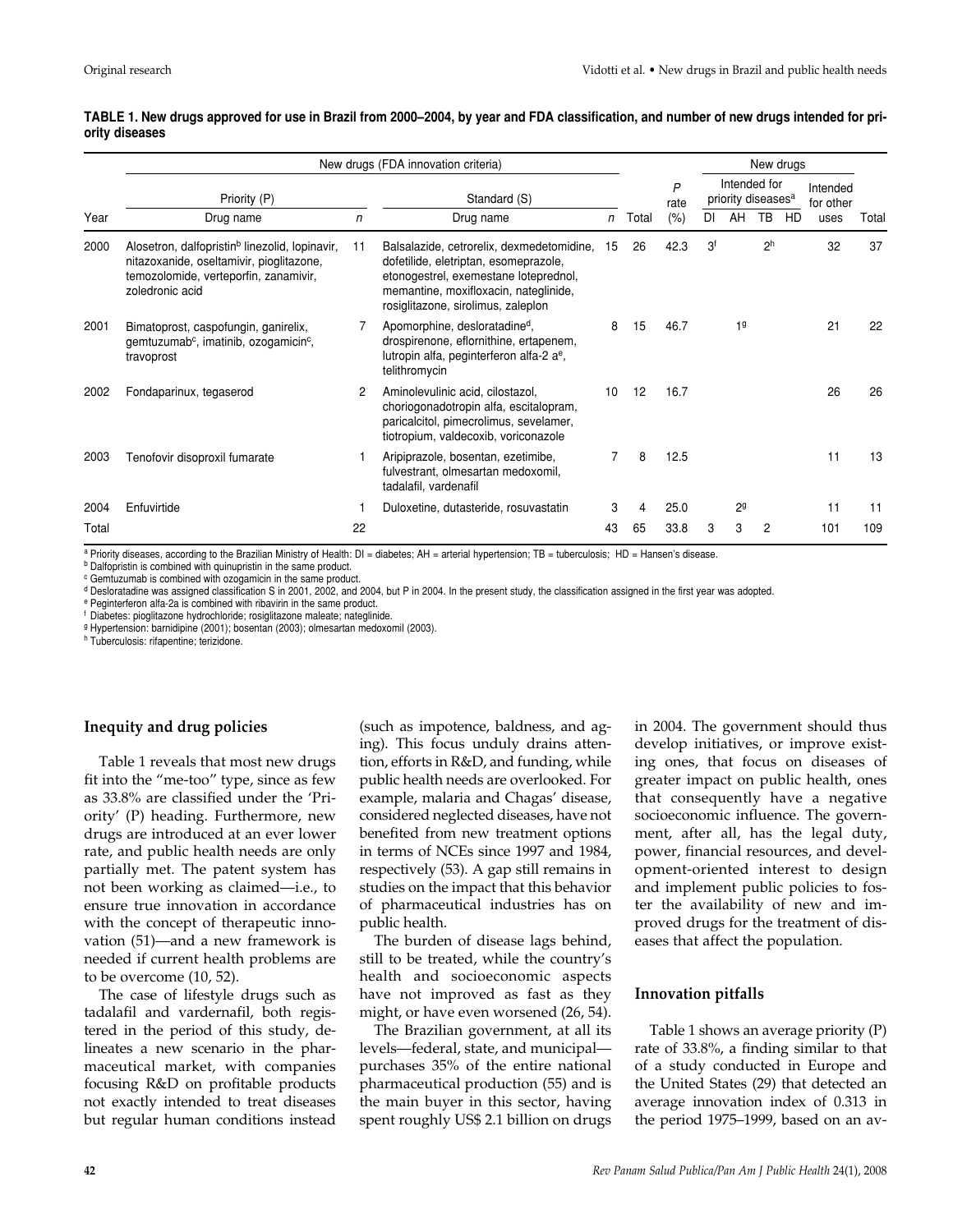erage of 55.7 NCEs introduced each year. Table 1 also shows that the P rate is decreasing, configuring two groups: the mean for 2000–2001 was 44.5%; that for 2002–2004 was as low as 18.0% in sharp contrast with the levels expected for new drugs. The degree of innovation of these new drugs is also reflected in their therapeutic classification, as only six (5.5%) started a new ATC therapeutic group: alosetron (A03AE01), memantine (N06DX01), zanamivir (J05AH01), atosiban (G02CX01), sodium colistimethate (A07AA10, J01XB01), and bosentan (C02KX01). Three of them were introduced in 2000, but none was in 2004. As with the slowdown in NCEs, there is a worldwide concern about the low level of innovation. Of the 110 drugs approved in the United States from 1996 to 1998, 72 (65.5%) were marked as Standard NCEs (28). In India, major therapeutic advances are rare and some products are mere stereoisomers of already existing molecules, few of which offer substantial advantages over racemates that have long been available (30).

None of the new drugs was selected for inclusion in RENAME 2006 (16), a list that favors drugs whose patents have already expired. It can be inferred that those new drugs did not have enough therapeutic innovation to overcome this rule.

#### **Meeting the burden of disease**

In Brazil, eight new drugs (7.3%) were introduced to treat the diseases targeted by the National Policy for Primary Care. Six (75%) were intended for noninfectious diseases (hypertension and diabetes) and two (25%) for tuberculosis, but no new drugs for Hansen's disease were introduced (Table 1). In 1999, the five leading causes of death in Brazil were (in decreasing order) cardiovascular diseases, cancer, infectious and parasitic diseases, chronic respiratory diseases, and perinatal problems (4). Specific drugs are needed to treat these conditions, but the majority of new drugs available are meant for cardiovascular diseases and other conditions that typically affect developed

countries. With regard to infectious and parasitic diseases, only rifapentine and terizodone are specific for tuberculosis. A large gap exists between the burden of disease and investments in R&D and innovation; "market forces" are not powerful enough to ensure the development of drugs to treat diseases that affect the poor, who usually cannot afford treatment (56).

#### **Health priorities and networks**

In this scenario, the public sector of developing countries has a role to play that differs considerably from that of wealthier countries. In the former, most health research and some manufacturing is funded by and conducted within the public sector, and therefore, must be driven by public health needs (55, 57, 58).

The Brazilian Conference on Science and Technology in Health was held in 2004 with the primary purpose of creating an agenda of needs-driven research and development in health. Its report set priorities to tackle health issues, thus representing a shift in the way these have been dealt with, strengthening or creating networks capable of improving capacity and technology sharing, avoiding duplicate efforts, targeting similar outcomes, and leading to an effective management and exchange of information, in order to reach results faster and less cost-effectively.

Capacity strengthening and better use of scarce funding have been implemented by international networks that bring together public and private institutions in developing countries, helping them to address the burden of disease that affects their populations and improving R&D and innovation, as well as economy and health. Examples of such initiatives include the South-South Initiative in Tropical Disease Research, congregating research groups from Latin America, Asia, and Africa, and the India–Brazil–South Africa Dialogue Forum, which focuses on intellectual property and access to drugs, traditional medicine, and R&D of vaccines and pharmaceutical products to address national priorities (57).

#### **CONCLUSION**

This study was based on secondary sources of information that may compromise the description of the new drug environment and disease burden in Brazil. Also, the study focused on those drug groups with higher numbers of new drugs and on the diseases viewed as priorities for primary care.

The Brazilian public sector is the main buyer of pharmaceuticals, and thus, has enough purchasing power to set up its own list of pharmaceutical products to address the country's burden of disease. Health priorities have been set and should be used as guidelines by public and private organizations and non-governmental organizations (NGOs) to manage R&D; for example, in producing new drugs with antimicrobial action or anti-HIV properties, or to treat leishmaniasis, schistosomiasis, malaria, and tuberculosis. The private pharmaceutical industry should adhere to established health priorities, targeting R&D initiatives that can meet the country's public health needs.

A considerable amount of new knowledge has become available in the basic sciences, but transforming it into new drugs has been a frustrating, time-consuming, and expensive endeavor. Difficulties in discovering new drugs must not interfere with approval standards. Though drug R&D and approval processes are decades old, they are not old-fashioned.

We propose that health priorities should be implemented, and continuously managed, so that their evolution and changes can be addressed over time. As the health authorities who evaluate new drugs are in a privileged position to monitor and detect these aspects, we consider that they must be responsible for this task. Developing countries have to acquire expertise in R&D and develop knowledge and technology to build up their capacity in innovation and production of the drugs they actually need. The key elements to these achievements involve the setting up of health priorities and the implementation of effective management.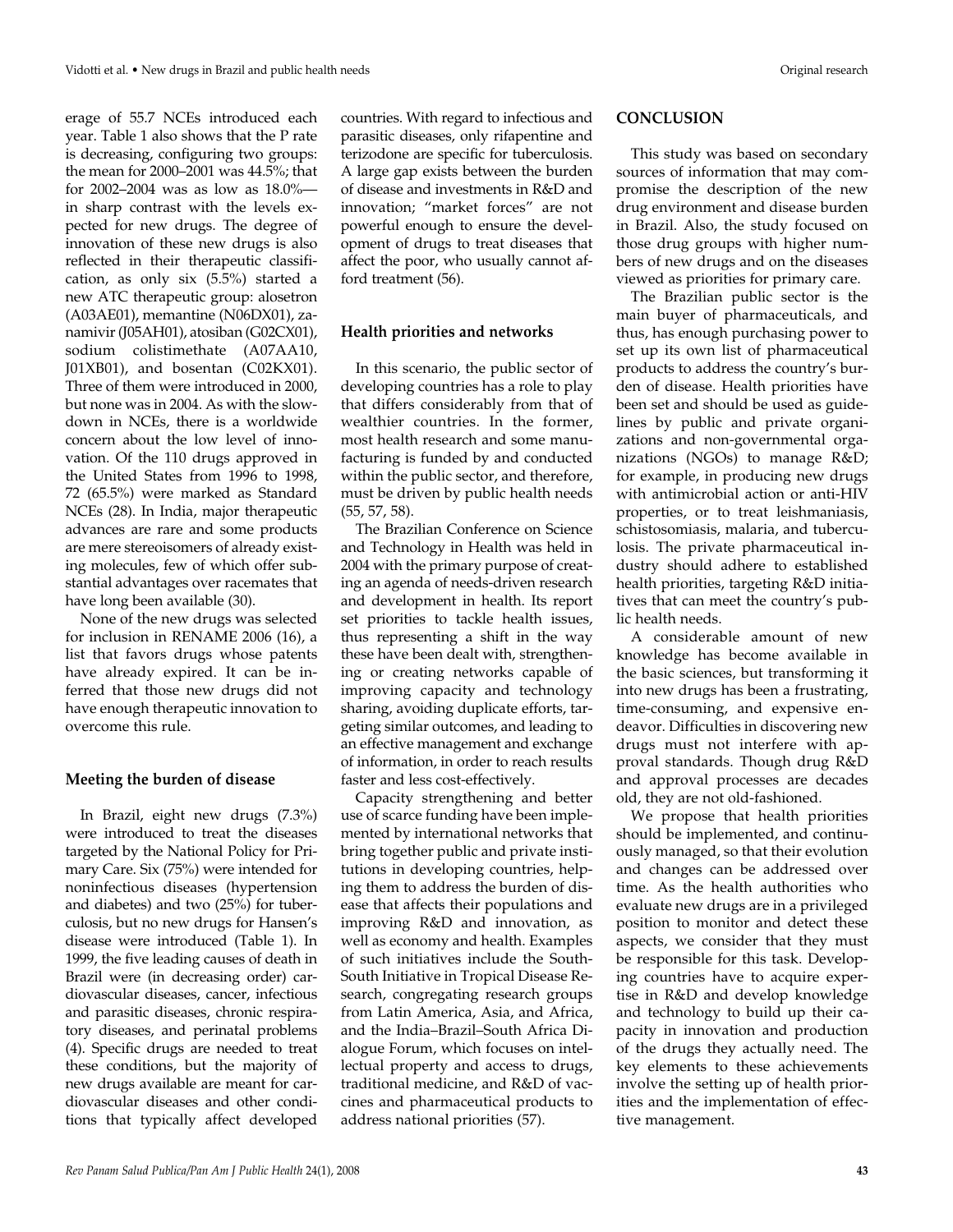### **REFERENCES**

1. Lima NT, Gerschman S, Edler FC, Suárez JM (orgs). Saúde e democracia: história e perspectivas do SUS. Rio de Janeiro: Fiocruz; 2005.

- 2. Organização Pan-Americana da Saúde, Ministério da Saúde. Avaliação da Assistência Farmacêutica no Brasil. Brasília: OPAS; 2005.
- 3. Prata PR. Desenvolvimento econômico, desigualdade e saúde. Cad Saude Publica. 1994; 10(3):387–91.
- 4. Schramm JMA, Oliveira AF, Leite IC, Valente JG, Gadelha AMJ, Portela MC, et al. Transição epidemiológica e o estudo de carga de doenças no Brasil. Ciênc Saúde Coletiva. 2004;9(4): 897–908.
- 5. Brasil, Ministério da Saúde. Doenças de notificação obrigatória. Available from: http:// portal.saude.gov.br/portal/saude/visualizar \_texto. cfm?idtxt=25340. Accessed 25 August 2007.
- 6. Brasil, Ministério da Saúde, Secretaria de Atenção à Saúde, Departamento de Atenção Básica. Hipertensão arterial sistêmica para o Sistema Único de Saúde. Brasília: MS; 2006.
- 7. Brasil, Ministério da Saúde, Secretaria de Atenção à Saúde, Departamento de Atenção Básica. Hipertensão arterial. Available from: http://portal.saude.gov.br/portal/saude/ visualizar\_texto.cfm?idtxt=23616. Accessed 20 April 2007.
- 8. Brasil, Ministério da Saúde, Secretaria de Atenção à Saúde, Departamento de Atenção Básica. Diabetes Mellitus. Brasília: MS; 2006.
- 9. Brasil, Ministério da Saúde, Secretaria de Atenção à Saúde, Departamento de Atenção Básica. Política nacional de atenção básica. Brasília: Ministério da Saúde; 2006.
- 10. Galvão J. A política brasileira de distribuição e produção de medicamentos anti-retrovirais: privilégio ou um direito? Cad Saude Publica. 2002;18(1):213–9.
- 11. Geremias SA. Conhecimento de políticas farmacêuticas de gerentes da rede de atenção básica do SUS no município de São Paulo [dissertação]. São Paulo: Programa de Pós-Graduação em Ciências da Coordenadoria de Controle de Doenças do Estado de São Paulo; 2007.
- 12. Brasil, Ministério da Saúde. Política Federal de Assistência Farmacêutica 1990 a 2002. Brasília: MS; 2002.
- 13. Molinari GJDP, Moreira PCS, Conterno LO. A influência das estratégias promocionais das indústrias farmacêuticas sobre o receituário médico na Faculdade de Medicina de Marília: uma visão ética. Rev Bras Educ Méd. 2005; 29(2):110–8.
- 14. Pachelli CA. A propaganda de medicamentos e prática da automedicação no Brasil. Rev Adm Pública. 2003;37(2):409–25.
- 15. Brasil, Ministério da Saúde. Portaria n° 3916, de 30 de outubro de 1998 (DOU 10/11/1998). Institui a Política Nacional de Medicamentos.
- 16. Brasil, Ministério da Saúde, Secretaria de Ciência Tecnologia e Insumos Estratégicos. Relação nacional de medicamentos essenciais— Rename. 4a. ed. Brasília: MS; 2006.
- 17. Brasil. Lei n° 9782, de 26 de janeiro de 1999 (DOU 27/01/1999). Define o Sistema Nacio-

nal de Vigilância Sanitária e cria a Agência Nacional de Vigilância Sanitária.

- 18. Schenkel E, Rech N, Farias M, Santos R, Simões C. Assistência farmacêutica. In: Brasil, Ministério da Saúde, ed. Saúde no Brasil – Contribuições para a agenda de prioridades de pesquisa. Brasília: MS; 2004. Pp. 199–219.
- 19. Centro de Gestão e Estudos Estratégicos. Formação de recursos humanos para a área farmacêutica: novas drogas e patentes. CGEE; 2003.
- 20. Bermudez JZ, Bonfim JRA, eds. Medicamentos e a reforma do setor saúde. São Paulo: Hucitec-Sobravime; 1999.
- 21. Federação Brasileira da Indústria Farmacêutica. A indústria farmacêutica no Brasil. São Paulo: Febrafarma; 2004.
- 22. Takahashi VP. Transferência de conhecimento tecnológico: estudo de múltiplos casos na indústria farmacêutica. Gestão & Produção. 2005;12(2):255–69.
- 23. Brasil, Ministério do Desenvolvimento Indústria e Comércio Exterior e Instituto Euvaldo Lodi. O futuro da indústria de fármacos no Brasil: coletânea de artigos. Brasília: MDIC/ IEL; 2004.
- 24. Brasil, Ministério do Desenvolvimento Indústria e Comércio Exterior e Ministério da Saúde. Fórum de competitividade da cadeia produtiva farmacêutica 2003–2006: o desafio a prosseguir. Brasília: MDIC; 2006.
- 25. Barberato Filho S. Pesquisa e desenvolvimento de fármacos no Brasil: estratégias de fomento [tese]. São Paulo: Universidade de São Paulo; 2006.
- 26. Vidotti CCF. Medicamentos novos e as necessidades do Sistema Único de Saúde: políticas públicas para pesquisa e desenvolvimento de fármacos no Brasil [tese]. Brasília: Universidade de Brasília; 2007.
- 27. Brasil, Ministério da Saúde, Conselho Nacional de Saúde. Conferência Nacional de Medicamentos e Assistência Farmacêutica (1:2003). Relatório Final. Brasília: MS, 2005.
- 28. Kaitin KI, Healy EM. The new drug approvals of 1996, 1997, and 1998: Drug development trends in the user fee era. Drug Inf J. 2000;34: 1–14.
- 29. Trouiller P, Olliaro P, Torreele E, Orbinski J, Laing R, Ford N. Drug development for neglected diseases: a deficient market and a public-health policy failure. Lancet. 2002;359: 2188–94.
- 30. Ghosh A, Hazra A, Mandal SC. New drugs in India over the past 15 years: Analysis of trends. Natl Med J India. 2004;17(1):10–6.
- 31. WHO Collaborating Centre for Drugs Statistics Methodology. Anatomical therapeutic chemical—ATC classification. Available from: http://www.whocc.no/atcddd/. Accessed 6 June 2005.
- 32. Food and Drug Administration, Center for Drug Evaluation and Research. Available from http://www.fda.gov/cder/rdmt/default. htm. Accessed 17 July 2005.
- 33. Brasil, Ministério da Saúde. Datasus. Available from: http://tabnet.datasus.gov.br/ tabnet/tabnet.htm. Accessed 9 September 2007.
- 34. Brasil, Ministério da Saúde, Departamento de Atenção Básica. Casos notificados de hanseníase no período de 1980 a 2003. Available from: http://portal.saude.gov.br/portal/saude/ visualizar\_texto.cfm?idtxt=21643. Accessed 25 October 2006.
- 35. Brasil, Ministério da Saúde. Doenças infecciosas e parasitárias: guia de bolso. 6<sup>ª</sup> ed. ampl. Brasília: MS; 2006.
- 36. Brasil, Ministério da Saúde. Saúde Brasil 2005: uma análise da situação de saúde no Brasil. Brasília: MS; 2005.
- 37. Food and Drug Administration. Innovation or stagnation. Challenge and opportunity on the critical path to new medical products. Washington(DC): FDA; 2004.
- 38. World Health Organization. Priority medicines for Europe and the World. Geneve: WHO; 2004.
- 39. Romano L, Silva M, Azevedo P. Análise de desempenho econômico-financeiro do setor farmacêutico no Brasil: 1998 a 2003. São Paulo: Febrafarma; 2005.
- 40. Dukes M. WHO and priority medicines: some notes in the margin. In: Seminar medicines for Europe and the world—setting priorities, missing the point; 2004 Nov 18; The Hague. Amsterdam: Health Action International; 2004.
- 41. Health Action International Europe. Running on empty: Medicine's production and the absence of innovation. Amsterdam: HAI; 2004.
- 42. Dukes M. Priority medicines and the world. Bull World Health Organ. 2005;83(5):324. Editorial.
- 43. Ministério da Saúde. Série Histórica de Casos e Óbitos de Doenças de Notificação Compulsória—Brasil, 1985 a 2005. Brasília: MS; 2006.
- 44. Brasil, Ministério da Saúde, Secretaria de Políticas de Saúde, Departamento de Atenção Básica, Gerência Técnica de Assistência Farmacêutica. Relatório de Gestão. Brasília: MS; 2002.
- 45. Brasil, Ministério da Saúde, Programas Estratégicos: Tuberculose. Available from: http:// portal.saude.gov.br/portal/saude/visualizar \_texto.cfm?idtxt=25311. Accessed 20 February 2008.
- 46. Rede Interagencial de Informações para a Saúde. Indicadores Básicos de Saúde no Brasil: Conceitos e Aplicações. Brasília: OPAS; 2002.
- 47. Costa JG, Santos AC, Rodrigues LC, Barreto ML, Roberts JA. Tuberculose em Salvador: custos para o sistema de saúde e para as famílias. Rev Saude Publica. 2005;39(1):122–8.
- 48. Agência Nacional de Vigilância Sanitária (Anvisa). Alerta SNVS/Anvisa/Ufarm n. 5, de 1°/10/2004 Vioxx® [rofecoxibe]—Retirado do mercado mundial por riscos cardíacos. Available from: www.anvisa.gov.br. Accessed 10 February 2005.
- 49. Remme J, Blas E, Chitsulo L, Desjeux P, Engers H, Kanyok T, et al. Strategic emphasis for tropical diseases research: a TDR perspective. Trends parasitol. 2002;18(10):421–6.
- 50. Mrazek M, Mossialos E. Stimulating pharmaceutical research and development for neglected diseases. Health policy. 2003;64:75–88.